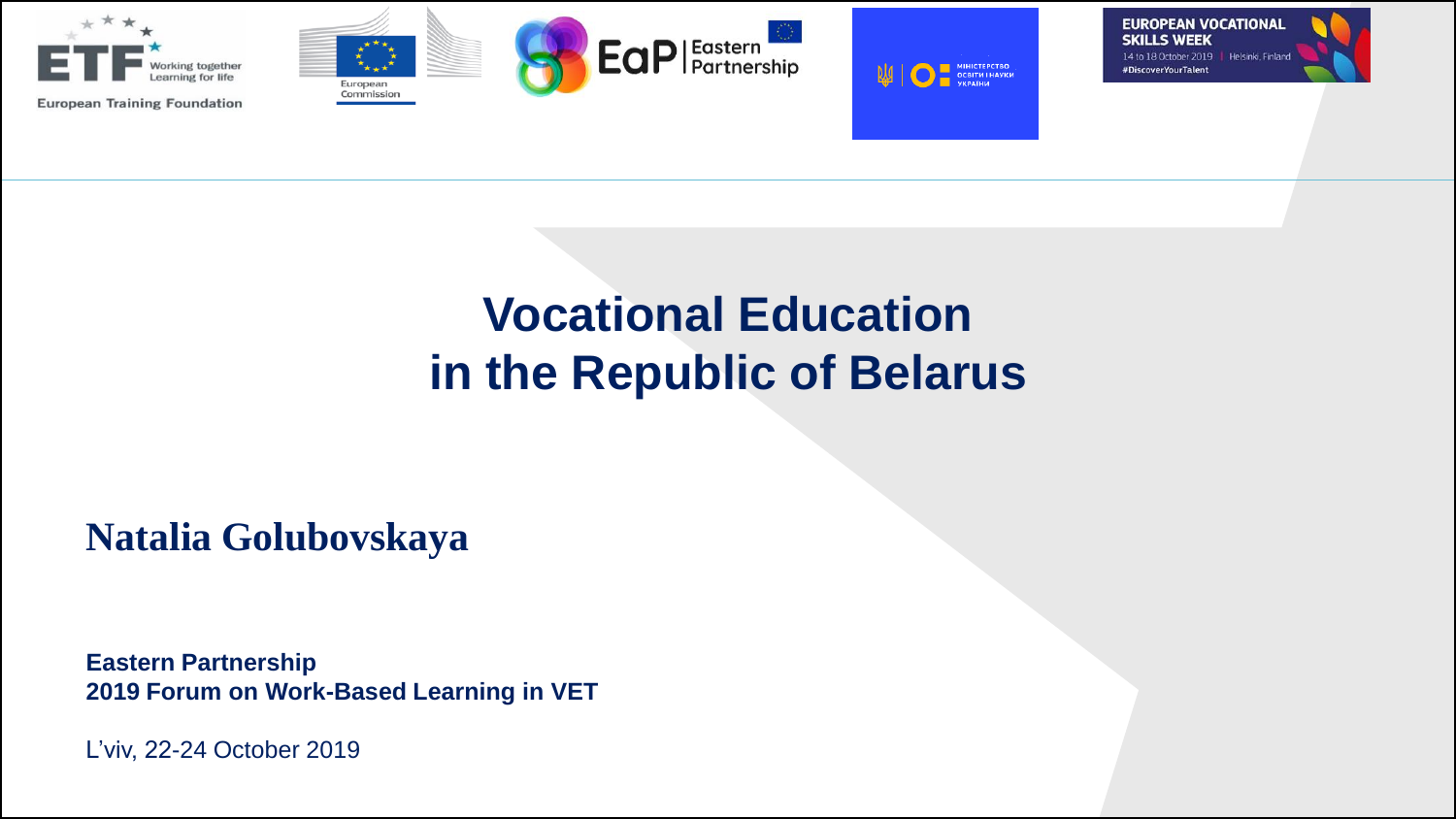## **REGULATORY LEGAL FRAMEWORK**

- Code of Laws on Education of the Republic of Belarus No. 243-З dated 13 January 2011
- $\triangleright$  Resolution of the Council of Ministers of the Republic of Belarus No. 972 "On some issues of making up an order for workforce training" dated 19 July 2011
- $\triangleright$  Resolution of the Ministry of Education of the Republic of Belarus No. 106 "On some issues of specialised secondary education" dated 22 July 2011
- $\triangleright$  Resolution of the Council of Ministers of the Republic of Belarus No. 941 "Regulation" on the work placement of students and learners studying on the programmes of specialised secondary education" dated 11 July 2011
- $\triangleright$  Resolution of the Council of Ministers of the Republic of Belarus No. 525 "Specific sanitary-epidemiological requirements for the maintenance and operation of educational institutions" dated 7 August 2019

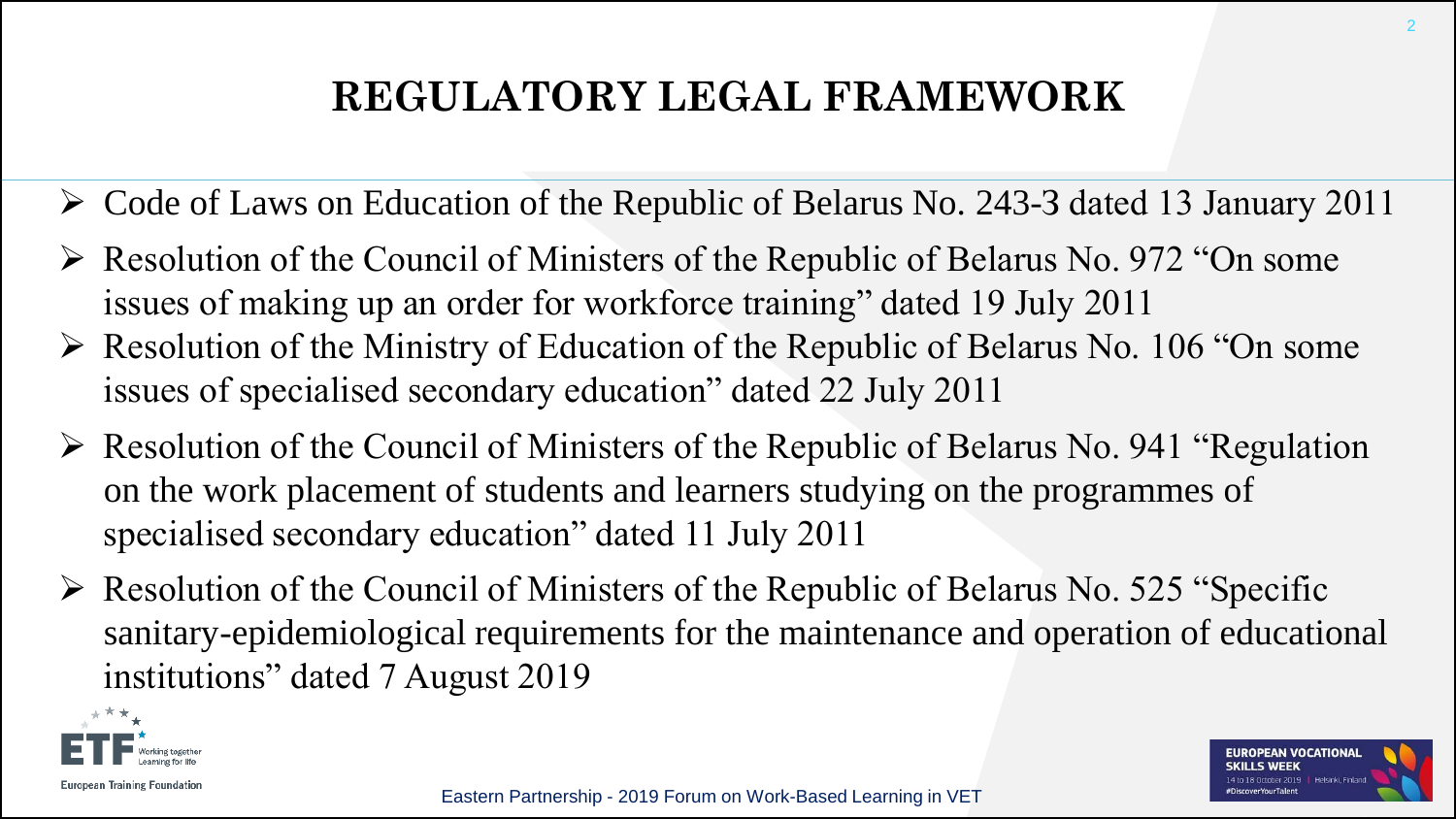## **PRIORITY AREAS OF EDUCATION SYSTEM DEVELOPMENT**

- $\triangleright$  Alignment of the list of occupations and specialities with the current structure of types of economic activity
- $\triangleright$  Development of mechanisms for the cooperation of educational institutions, public authorities and employers
- $\triangleright$  Improvement of career guidance activities, increasing the attractiveness of VET
- Digital transformation of vocational education
- Development of professional labour culture, as well as social and personal competences of young people
- Development of inclusive education